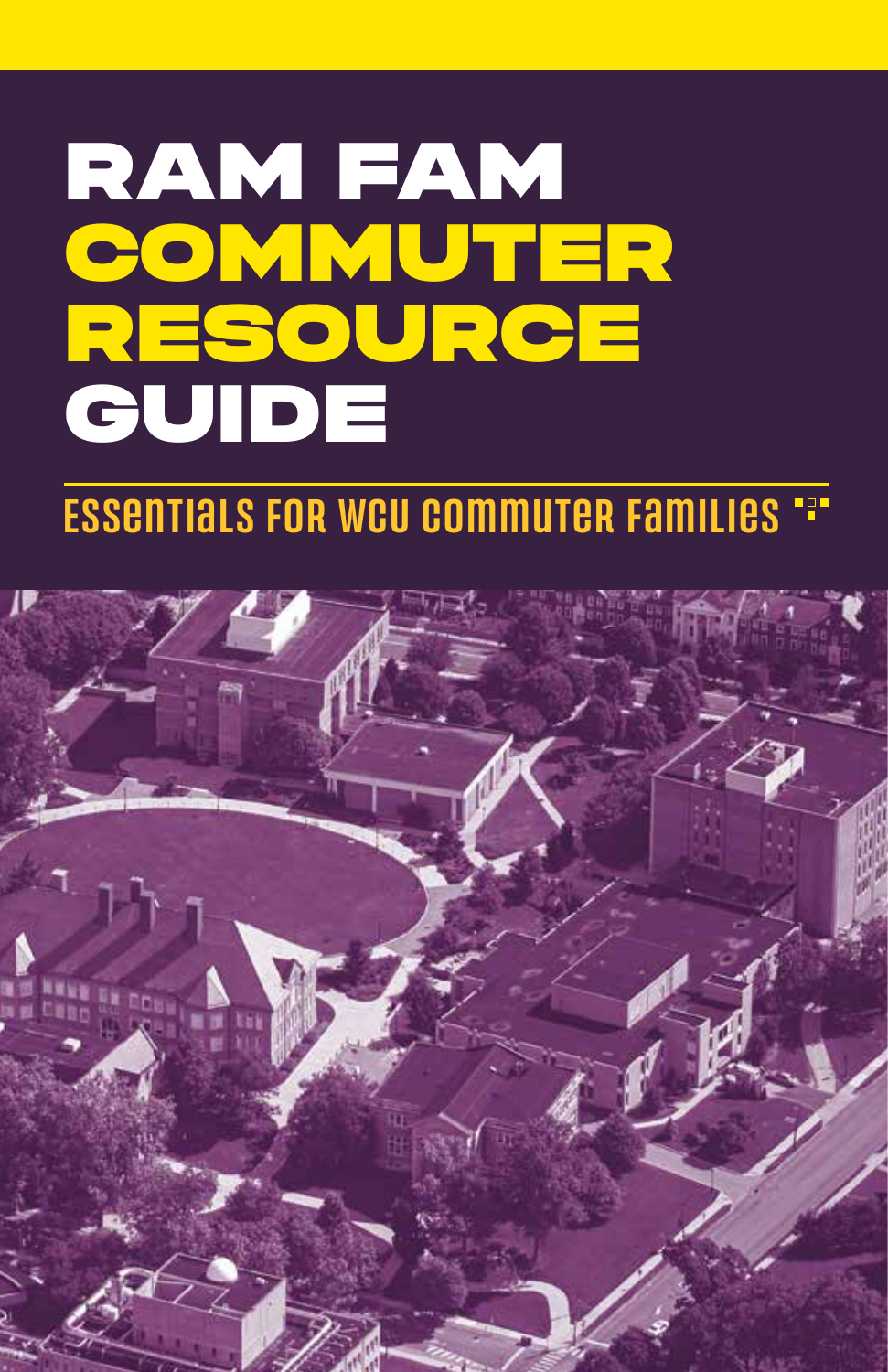#### **Welcome to the Commuter Ram Fam!**

**At West Chester University (WCU), parents and family members are trusted partners in student success. While Parent and Family Relat will be your primary point of communication on campus, Off-Campus Commuter Services (OCCS trusted partners in student success. While Parent and Family Relations will be your primary point of communication on campus, Off-Campus and Commuter Services (OCCS) will provide specific resources to support you and your off-campus or commuter student in navigating the transition to and through WCU.**

**Did you know that nearly** *70% of WCU students live off-campus or commute***? Your student will be part of the majority, but they may not feel like it during their first year on campus when most of our students live in residence. OCCS's mission is to ensure that off-campus and commuter students see themselves as RAMS REGARDLESS, whether they live on campus or commute from home. Your encouragement is critical to achieving our mission, and this pocket guide is designed to support you in supporting your commuter student's success.** 

**We recognize and value your critical role in your student's life. We want this role to continue, so we are committed to partnering with you and equipping you with the skills you need to advise and coach your commuter student throughout their college career.** 

**Please do not hesitate to contact OCCS for any reason, big or small. We are here for you and your student, and only a quick email or call away.** 

**Rams Up!** 

Kerie McCarthy

Lexie McCarthy, Ed.D. Director, Off-Campus and Commuter Services Commuters@wcupa.edu

#### **Your Role as a Commuter Student Supporter**

Many incoming commuter students see their families as trusted coaches and sources of support, which is not likely to change when they begin their WCU careers. Students need you to continue supporting their growth, development, and independence.

You can be a champion for your commuting student by:

- **• Encouraging On-Campus Time:** Students who spend more time on campus are more likely to succeed and eventually graduate from college. *Encourage your student to investigate on-campus employment, participate in student organizations, attend athletic or cultural events, etc.!*
- **Revisiting and Maintaining Boundaries:** As a family unit, you need to develop a new routine and have conversations about potentially changing expectations. Sit down together as a family and discuss what will work best for your student and household.
- **Supporting Autonomy:** Support your student's autonomy by relinquishing unnecessary control and encouraging personal responsibility. When a problem arises, allow your student to learn how to fix their problems and advocate for themselves.
- **Welcoming Change:** Your student will change, and so will you. Accept these changes and try to support your student's decisions. *Be prepared for your household dynamic to shift and grow as they do.*
- **Recognizing Transition:** When students opt to commute, beginning college can often feel like a "non-event." Even though many aspects of your student's life may remain the same (their room, job, etc.), they are transitioning to a new environment that requires *support, celebration, and recognition* of change from family and friends.
- **Being Knowledgeable about Resources:** You are a powerful referral agent for your student. *Review Rammy's Resource Navigator* before challenges arise and encourage your student to utilize services. *Empower your student to self-advocate and independently address challenges.*

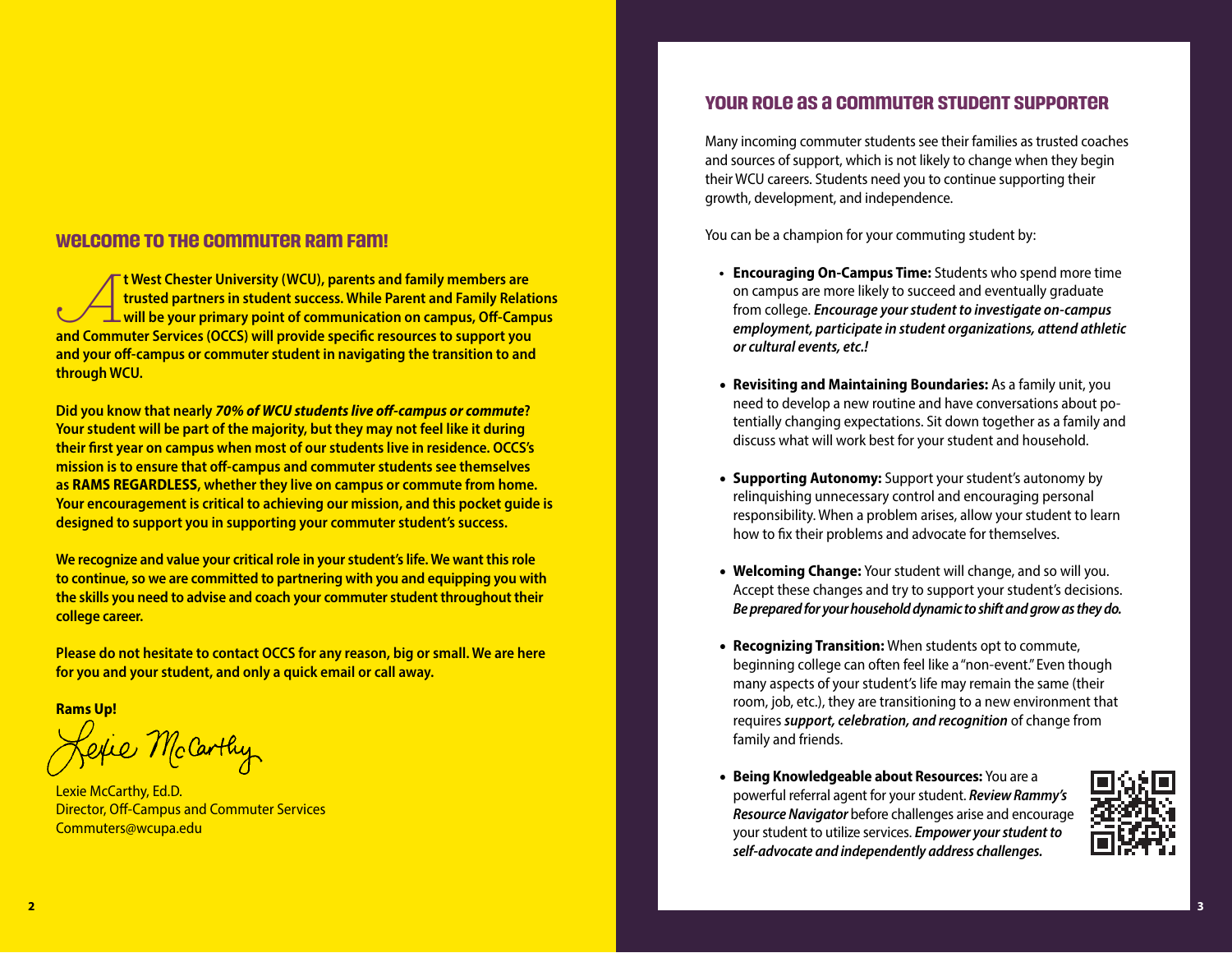#### **This Summer**

- Consider having informal conversations about the following: **Commuting –** How does your student feel about commut ing? Remember you always have friends at Off-Campus and Commuter Services for support (Commuters@wcupa.edu)!
- **Campus Involvement –** How can family members support their students to have the time at school needed to get the experience they want?
- **Time Management –** How will your student manage college coursework in addition to employment and other responsibilities?
- **Travel** How will your student get to and from campus considering parking, academic schedules, rush hours, meal planning, and carpooling options?
- **Expectations** How will curfews/chores/caregiving re sponsibilities change once the semester begins?

#### *Celebrate!*

- Consider refurnishing your student's childhood bedroom to symbolize the impending change
- If your student is commuting by personal vehicle, make a big deal about getting their car inspected and oil changed
- Throw an "off to college" party or dinner the night before classes begin

#### **August**

- Have you signed up for a **Commuter Assistant?**
- What classes are you **most excited** about? **Most worried** about? *Remind your student about tutoring at the Learning Assistance and Resource Center (LARC)!*
- What **student organizations** do you hope to join this year?
- Are there **on-campus resources** you anticipate needing to use this semester?

#### **September | October**

- How is your commute going? Is there anything you need from us to make your **commute more smooth?**
- Can you tell me about your **professors** and what you're **learning?**
- Have you considered applying to any **on-campus jobs** to reduce your commute?
- Have you thought about renting a **locker** on campus?
- What are you doing to relieve **stress?**

#### **November | December**

- Tell me about the **college friends** you have made so far!
- How are you doing with your **budget?**
- What is your **favorite part** about college so far?
- How can we support you through this **final push?**
- What do you need to do to **recharge and rest** over winter break?

#### **Winter Break**

- How did the fall semester turn out compared to your **expectations?**
- What are your **goals** for the spring semester? (Consider one academic goal and one involvement goal)
- What will you do **differently** this semester compared to last semester?
- Do we need to revisit and or adjust any **family boundaries?**

#### **February | March**

- Tell me about your experiences in your **major-related classes.** Is this still some thing you see yourself doing after graduation?
- Have you considered applying for any new **on-campus jobs** for next year?
- How are you doing with your **budget?**
- What are your plans for **Spring Break?**
- How are **mid-terms** going?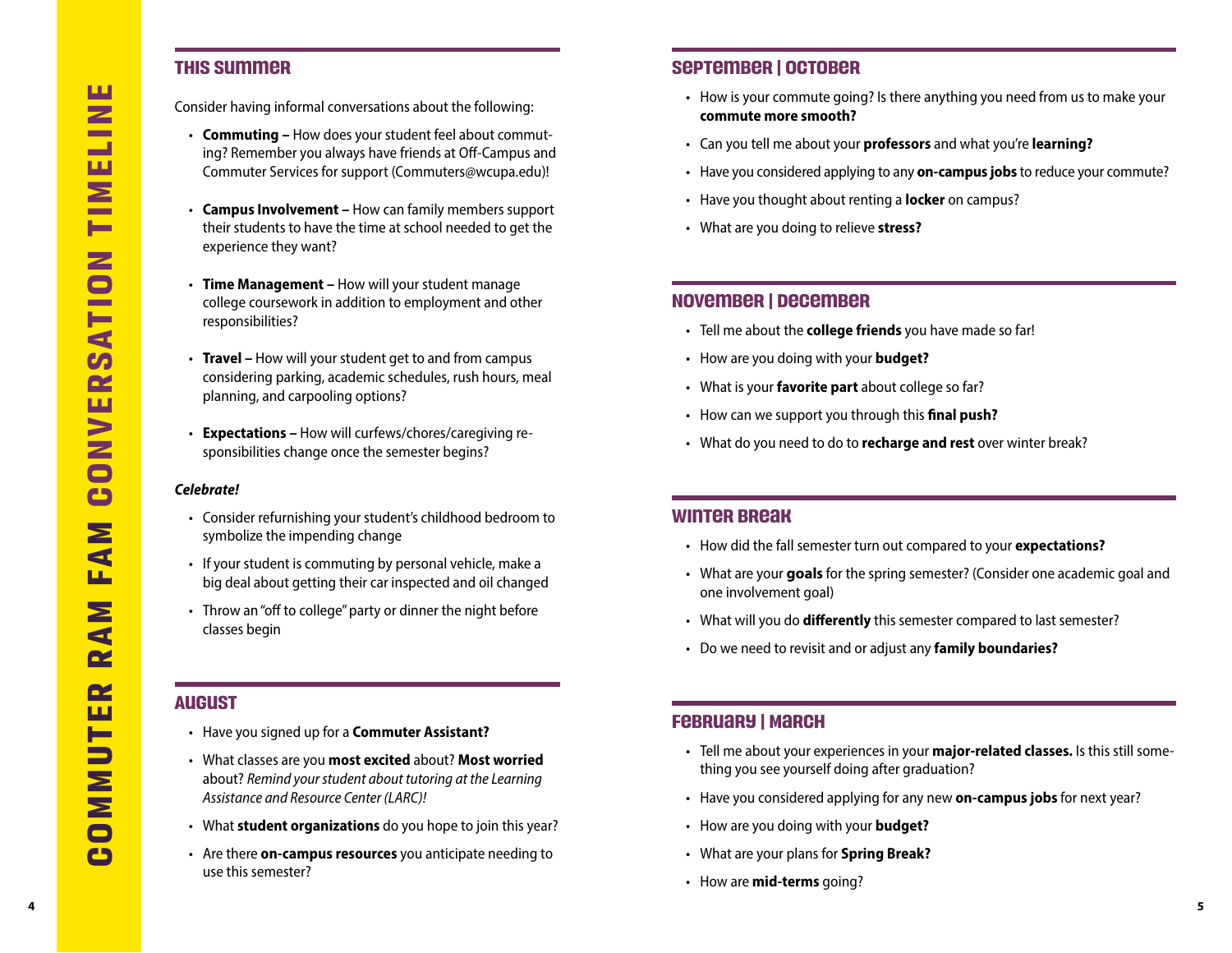#### **April | May**

- What are your plans for the **summer?**
- What can we do to support you through this **final push?**
- Have you explored the **Borough of West Chester?**
- Have you thanked your professors, peer leaders, Commuter Assistants, and academic advisors who helped you this year? **Encourage an attitude of gratitude!**

#### **Summer**

- What changes do you intend to make for **next semester?**
- In what ways have you **grown as an individual** this year?
- What **life lessons** have you learned as a commuter?
- How are you staying in contact with your **college friends?**

#### **Mental Health and Commuter Students**

*Commuter students face different stressors than residential students. Here are some ways you can help support your student's mental health:* 

- **• Encourage your student to get involved on campus beyond class time. Suggest that they study, eat, exercise, and work on campus. These spaces lead to opportunities for informal interactions that may change your student's feelings about their college experience.**
- **• Be a sounding board, rather than jumping to "fix" their problems. Try to listen non-judgmentally and encourage your student to self-advocate.**
- **• Ask open-ended questions instead of questions that can be answered with "yes" or "no." Avoid questions like: "Did you have a good day?"**
- **• Talk about mental health regularly to increase comfort around sharing challenges and addressing concerns.**
- **• Help your student set social goals. For example, talk to one new person at WCU each day.**
- **• Help your student understand when they need to seek counseling using the "Is your student in crisis?" graphic on the next page. Building resiliency is important, but it is okay to ask for help, and the Counseling Center can support students in crisis or distress!**

#### **Is your student in Crisis\*?**

*\*A crisis is an emergency situation in which there is an immediate safety concern*

#### **Definition:**

- Wanting to die
- Wanting to harm self or others
- Being recently physically or sexually
- assaulted, or experiencing another
- recent traumatic event  $\bullet$

#### $\bullet$  $\bullet$

 $\bullet$ 

*If it is Monday-Friday, 8:00 a.m. - 4:00 p.m.:*

- Encourage your student to walk to the Counseling Center.
- They will need to tell the front desk that they are having a "mental health crisis."
- They will fill out crisis form when asked.
- They will fill out paperwork on computer if asked.
- If they are told that they will be seen by a counselor ASAP, they will sit in the waiting room until a counselor is ready to meet with them.

*If it is any other time (e.g., evenings, weekends, holidays):* 

- Call Public Safety at 610-436-3311 or 911 or encourage your student to call.
- Your student should tell the operator that they are having a "mental health crisis."
- They will need to follow instructions.

#### **Crisis High Distress**

#### **Definition:**

- High stress or anxiety
- Feeling overwhelmed
- Feeling sad or crying
- Experiencing an
- unexpected change
- Relationship problem
- Academic problem

#### **Steps to Take:** Steps to Take:

#### *If your student has a therapist:*

- Contact your therapist.
- Wait for your therapist to respond.

*If your student does not have a therapist:* 

- Encourage them to walk to the Counseling Center.
- They will need to ask the receptionist for a walk-in appointment for that day or the next business day.
- If the Counseling Center is closed, your student will have to visit the Center on the next business day.